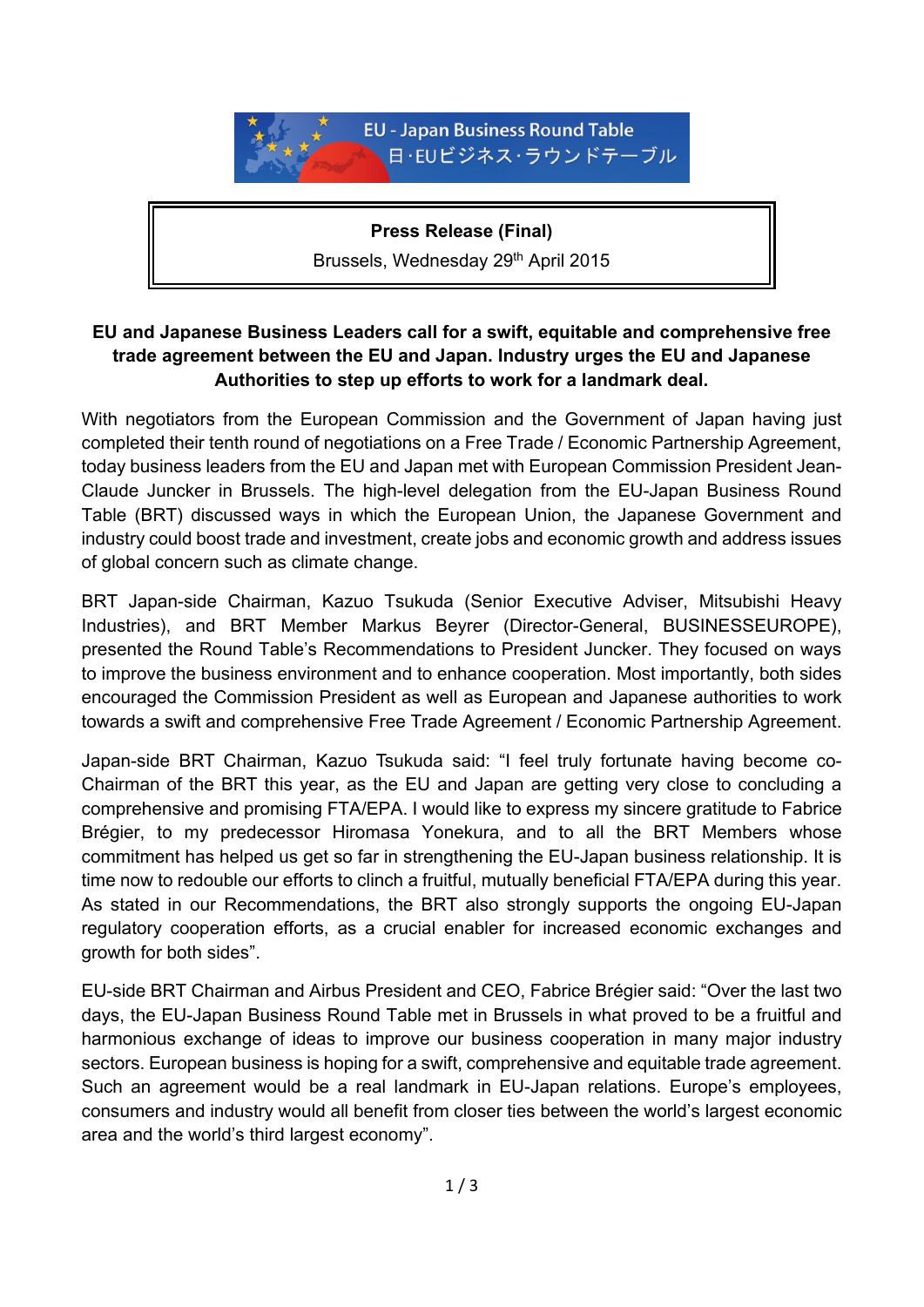## **Paving the Way for a renewed industrial Partnership**

The BRT welcomes and supports the Authorities' determination to work for agreement in principle on a comprehensive and ambitious EU-Japan FTA/EPA during 2015. The BRT restates its longstanding conviction that an EU-Japan FTA/EPA will boost trade and investment, promote job creation and accelerate growth in both economies, and that it will also help create new opportunities for global economic growth. The BRT reiterates its call for the EU and Japanese Authorities to step up their efforts to tackle and resolve the substance of outstanding issues and to conclude a comprehensive, ambitious, high-level and mutually beneficial FTA/EPA as soon as possible, and reaffirms its commitment to making efforts to achieve this objective, such as making industry expertise available.

The BRT believes that an aim of a speedy conclusion must come together with a high level of ambition. Should a sufficiently high level of ambition seem difficult to achieve on the basis of the technical negotiations, the BRT urges, for the sake of our economies, political leaders at the highest level to intervene to resolve the deadlocks and bring the negotiations to a timely and ambitious conclusion.

The EU-Japan FTA/EPA can, together with the TPP and TTIP, play a leading role in promoting global trade rule-making, regulatory cooperation and standards' harmonisation and achieve an open, seamless global business environment that will create growth opportunities for the EU, for Japan, and for the rest of the world, thus helping to revitalise trade liberalisation efforts at the multilateral WTO level as well.

The BRT calls on the Leaders of the EU-Japan Summit to ensure that the FTA/EPA provides a solid and comprehensive framework for regulatory cooperation to address the sector-specific concerns of the business community. In addition, the BRT welcomes the EU-Japan Industrial Policy Dialogue between METI and DG GROW on 17 March 2015 which adopted a Joint Document for Regulatory Cooperation. As a long-standing advocate of regulatory cooperation, and recognising that this is a key issue for the future, the BRT hopes that this joint initiative will reinforce and complement the upcoming FTA/EPA and set the frame for a solid, forward-looking and long-lasting regulatory cooperation. The BRT is willing to support the EU and Japanese Authorities on regulatory cooperation matters.

The BRT also recommends that the EU and Japan initiate or facilitate new cooperation on a broad range of issues in innovation, energy, natural resources, environment and climate change, demography, financial markets, support for small and medium enterprises and human resources development, and also explore the many opportunities of cooperating together in or with third countries.

The BRT strongly supports the negotiation of an international agreement at COP21 that concretely tackles climate change while ensuring fair competition in a stable and predictable business environment. The BRT states its support to the deployment of affordable existing solutions, and asks for enhanced public measures encouraging investment in innovative